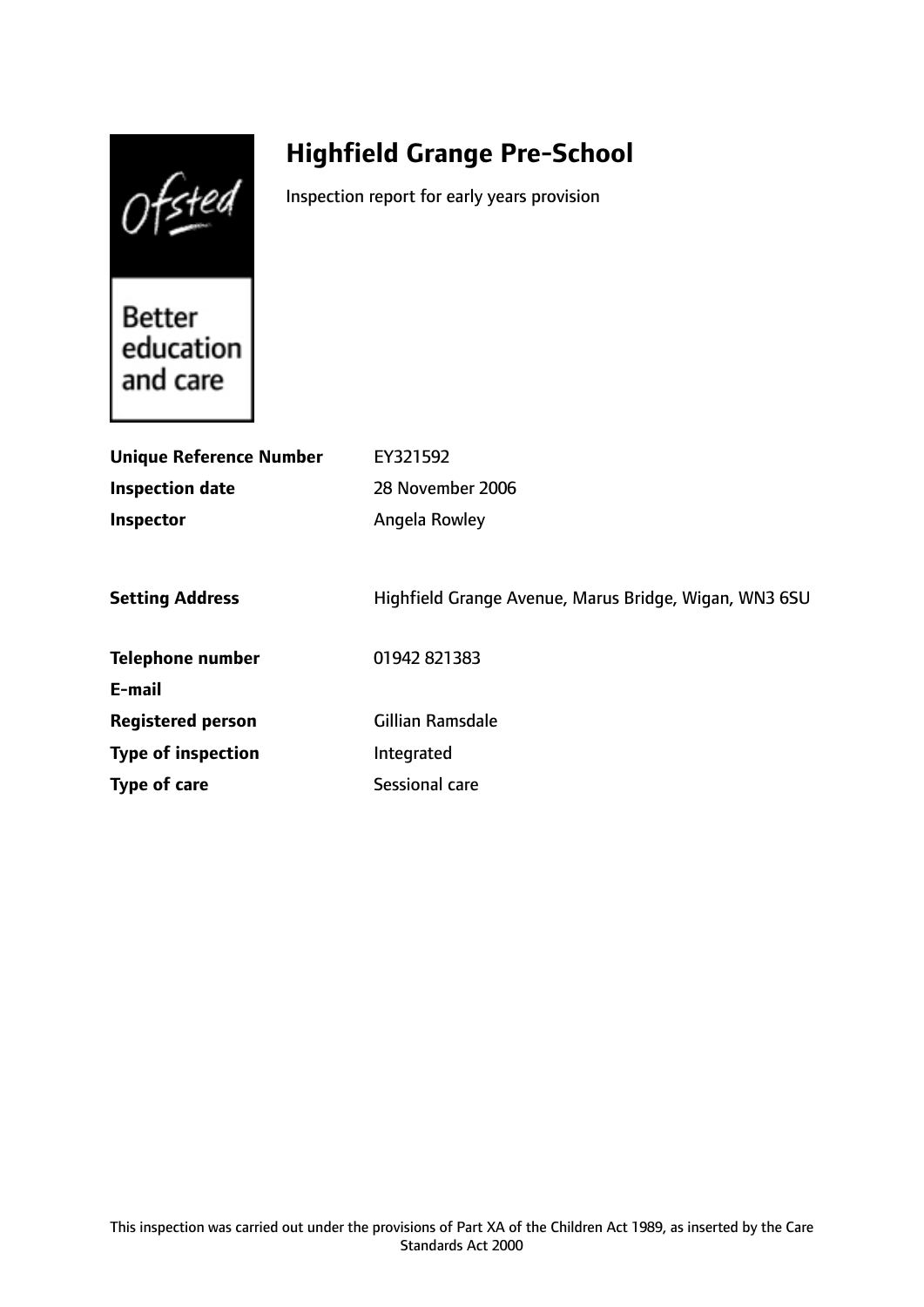# **ABOUT THIS INSPECTION**

The purpose of this inspection is to assure government, parents and the public of the quality of childcare and, if applicable, of nursery education. The inspection was carried out under Part XA Children Act 1989 as introduced by the Care Standards Act 2000 and, where nursery education is provided, under Schedule 26 of the School Standards and Framework Act 1998.

This report details the main strengths and any areas for improvement identified during the inspection. The judgements included in the report are made in relation to the outcomes for children set out in the Children Act 2004; the National Standards for under 8s day care and childminding; and, where nursery education is provided, the *Curriculum guidance for the foundation stage.*

The report includes information on any complaints about the childcare provision which Ofsted has received since the last inspection or registration or 1 April 2004 whichever is the later.

## **The key inspection judgements and what they mean**

*Outstanding: this aspect of the provision is of exceptionally high quality Good: this aspect of the provision is strong Satisfactory: this aspect of the provision is sound Inadequate: this aspect of the provision is not good enough*

For more information about early years inspections, please see the booklet *Are you ready for your inspection?* which is available from Ofsted's website: *www.ofsted.gov.uk.*

## **THE QUALITY AND STANDARDS OF THE CARE AND NURSERY EDUCATION**

On the basis of the evidence collected on this inspection:

The quality and standards of the care are satisfactory. The registered person meets the National Standards for under 8s day care and childminding.

The quality and standards of the nursery education are satisfactory.

## **WHAT SORT OF SETTING IS IT?**

Highfield Grange Pre-school has been operating for 18 years. In 2006 the group re-registered under a new provider and moved to the present building, which is situated in a residential area of Marus Bridge, Wigan. Children are cared for in one main room with access to adjacent toilet facilities. There is no area for outside play. It is open each weekday from 09.15 to 11.45 and 12.45 to 15.15 during term time.

A maximum of 24 children aged from two to under five years may attend the nursery at any one time. At present there are 40 children on roll. Of these, six are in receipt of funded nursery education. The nursery currently supports a small number of children who speak English as an additional language. The nursery employs six members of staff, all of whom hold appropriate early years qualifications.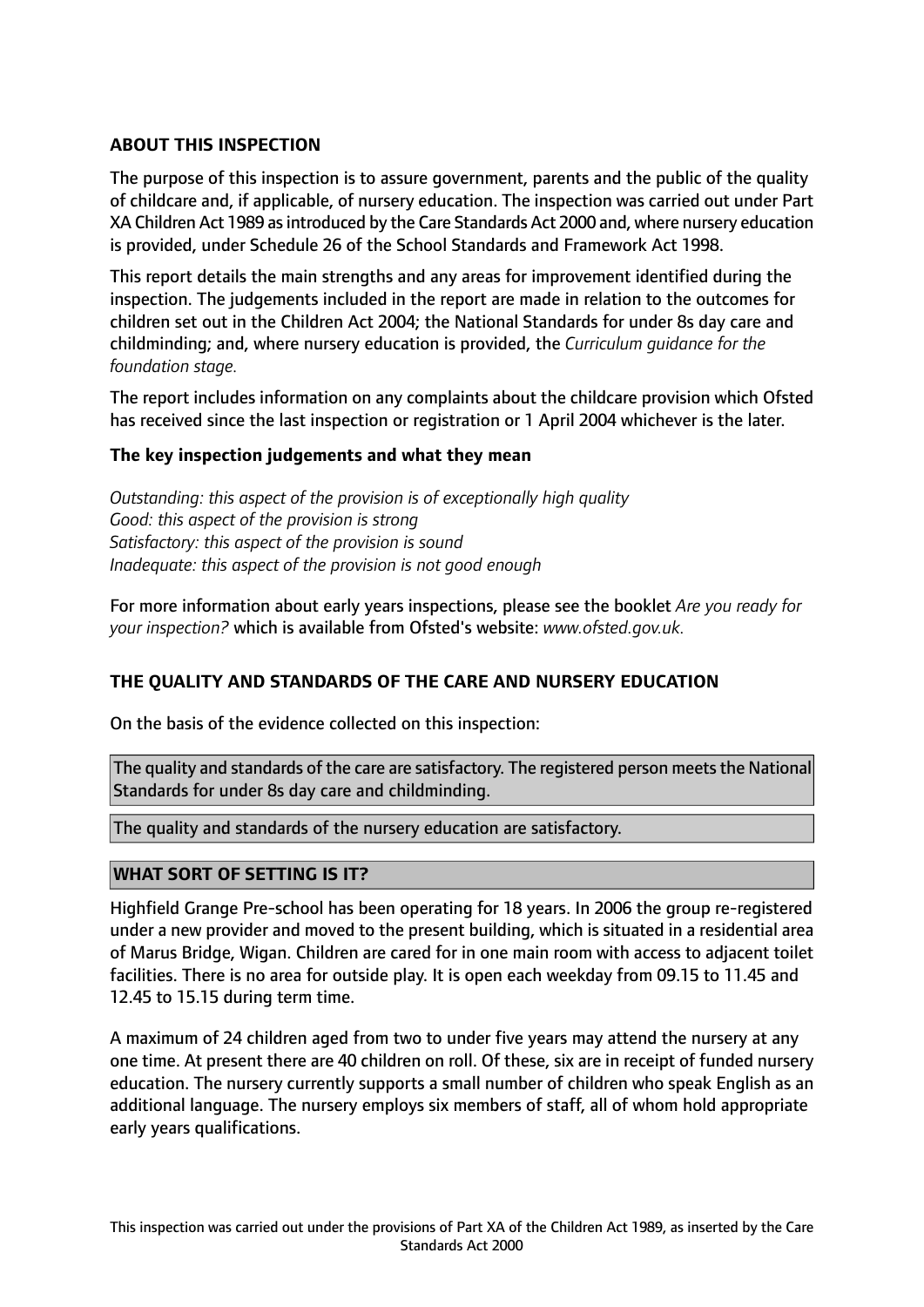# **THE EFFECTIVENESS OF THE PROVISION**

## **Helping children to be healthy**

The provision is satisfactory.

Children's health is sufficiently promoted. Some planned activities increase children's awareness of the benefits of exercise and healthy eating, although practically, children have limited opportunitiesto accessfresh air and engage in vigorous physical exercise. Children are beginning to develop skill in the use of small tools and equipment, as they are provided with some opportunities to practise this. For example, using the mouse with the computer and pouring their own drinks at snack time.

Adequate hygiene practices help prevent the spread of infection and so children are beginning to learn about, for example, the importance of hand washing at key times. Children's medical health is appropriately protected as suitable procedures ensure that children who are ill or infectious are excluded. Clear health information, accident and medicine records are kept.

Children are suitably nourished. They benefit from independent access to healthy snacks, such as slices of fruit. They are suitably supported in pouring their own drinks and using the water dispenser when they are thirsty. Consequently children learn how to respond to the needs of their own bodies.

#### **Protecting children from harm or neglect and helping them stay safe**

The provision is satisfactory.

Children are cared for in a bright airy room where some attention is given to providing a welcoming environment, by displaying some posters and children's artwork. They freely participate in an appropriate range of activities because the room is suitably planned to allow freedom of movement. A good range of equipment is available, however, children'sindependent play and learning is sometimes hindered because some areas, such as the home corner, are only basically resourced and some toys are grubby. Also, because of limited accessible storage, children have few opportunities forself-selection of resources and to fully engage in the tidying up process.

Children's safety is given high priority. Hazards are effectively identified and minimised, which means that children can be independent, for example, by visiting the bathroom without having to be accompanied. Security measures are effective, with outer doors locked and password systems used for the collection of individuals. Children are provided with some valuable opportunities to learn about staying safe, for example, activities in relation to road safety and fire safety. They also enjoy visits from, for example, the police officer.

Children are adequately protected. The provider has attended relevant recent training in relation to safeguarding children and has implemented suitable procedures. Staff understand the basic procedures and know their responsibilities in the event of concern.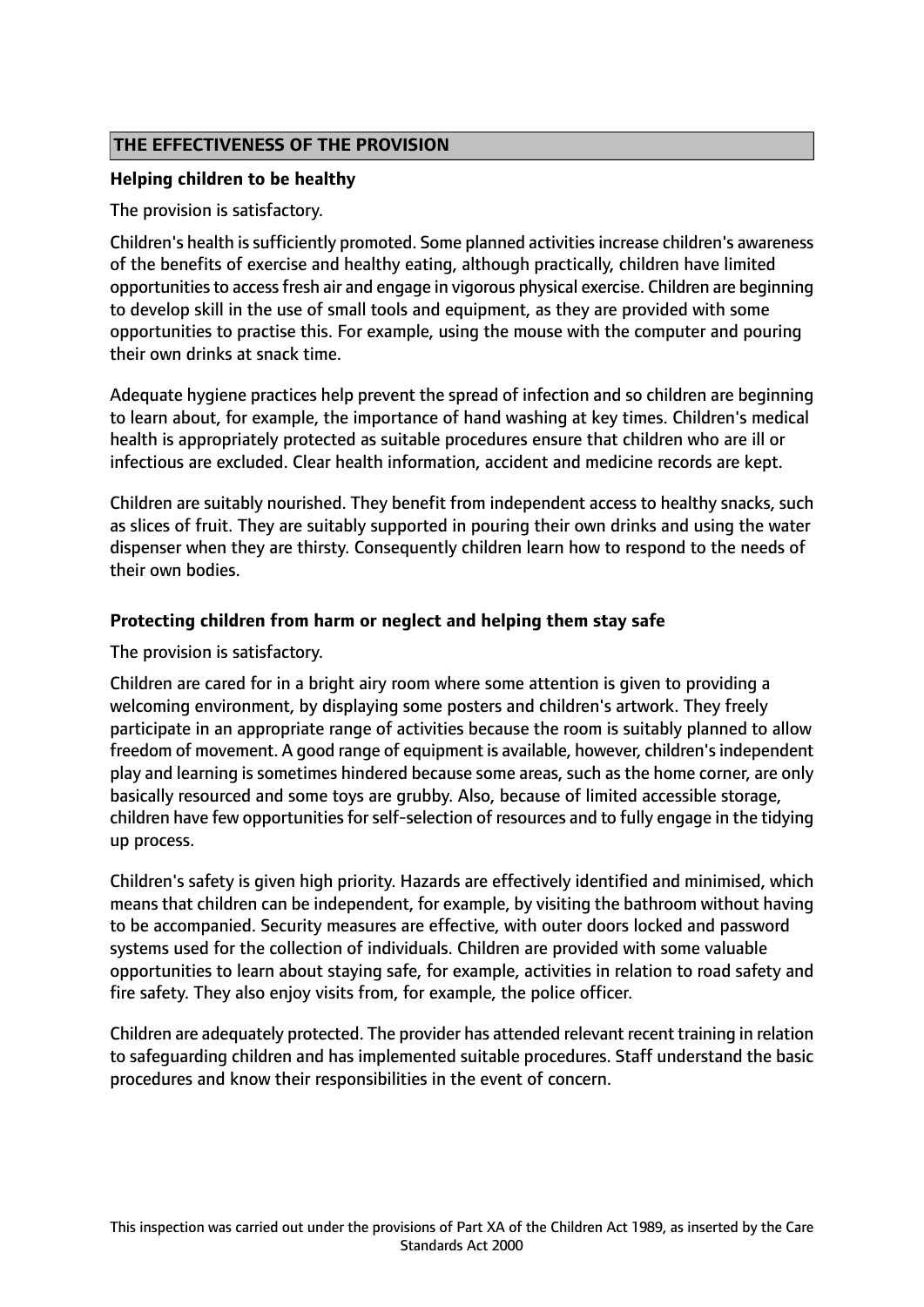# **Helping children achieve well and enjoy what they do**

## The provision is satisfactory.

Children are settled and happy. Most come in without support and others seek reassurance from a familiar adult with whom they have formed attachments. Relationships at all levels are good. Staff know children well because they implement a basic key-working system and most children play co-operatively and have formed special friendships. They seek out their friends to share experiences, for example, going for snack together.

All children receive a sufficient range of activities, which keeps them occupied throughout the session. However, the provision of activities and experiences follows the same principle in each session, which means that the provision for younger children is not always appropriate for their ages and stages of development. Despite having attended specific training, staff do not use their observations of children under three to help plan for their learning and development, by using, for example, the 'Birth to three matters' framework.

#### Nursery Education.

The quality of teaching and learning is satisfactory. Key staff have a sufficient understanding of the Foundation Stage and provide suitable activities from which children broadly learn. Assessments of children's progress are not yet securely established. Staff are beginning to use observations to inform them about what children can do, although they do not use the information effectively to plan the next steps for individual learning. Children are provided with some interesting activities which broaden their experiences, for example, tasting different types of bread, planting autumn seeds and celebrating different festivals. However, the delivery of activities sometimes limits children's opportunities to learn, because staff are not always clear about the key learning intentions or focus of the activity and do not challenge more able children.

Children are confident in their relationships and are provided with some positive opportunities to develop independence when they select their own snack and pour their own drink. They are very imaginative because they have a good range of opportunities to be creative, for example, role play, free painting and mixing colour, in addition to planned craft activities. Children are developing a concept of numbers, as they count out spades of sand to make a sand pie. Their awareness of the written word is developing when they select their names for self-registration and snack time. However, children have limited continuous provision within the environment to make marks and to use numerals, to reinforce their learning.

Children's interest in and use of ICT is developing satisfactorily. Some children use the mouse competently and offer support to others. Children are beginning to construct with a purpose, building rockets and taking pride in displaying them on the side. They are beginning to develop an awareness of different ways of life through the celebration of a range of festivals. Children have limited opportunities to develop a sense of place because they are rarely taken out.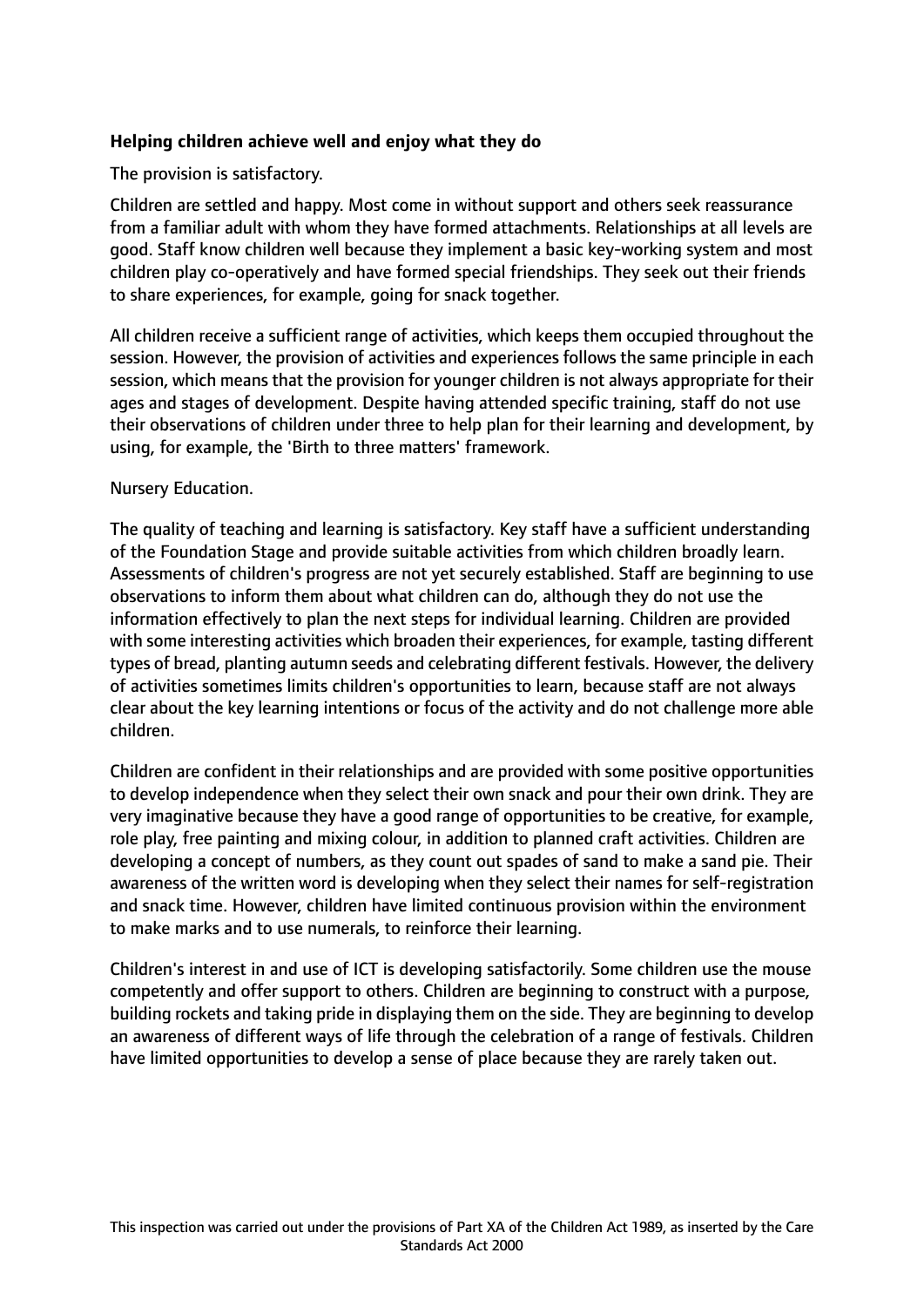# **Helping children make a positive contribution**

The provision is satisfactory.

Individual needs are known and met because staff have developed informal relationships with parents, which enables them to share essential information, for example, regarding children's health and medical needs. All children are warmly welcomed and a sufficient range of resources and activities are provided, which positively represent those who attend as well as the wider community. During a recent celebration of Diwali, children and staff enjoyed dressing up in Indian dress provided by parents.

Children's behaviour is generally good, because they are kept suitably occupied and supported by sufficient numbers of staff. Some children show kindness towards each other and provide support to those less able on the computer, and when finding their name cards. They play co-operatively on the see-saw and share in small groups. Children's spiritual, moral, social and cultural development is fostered.

Staff mostly communicate informally with parents, to exchange information. Some documents such as a pre-school leaflet, newsletters and displayed information, helps keep parents informed about how the setting operates. The partnership with parents of children receiving funded nursery education is satisfactory. Basic information is shared on admission, which helps staff know what children can already do. Information regarding pre-school activities is mostly shared verbally, although there are few planned opportunities to involve parents in their child's learning, particularly in relation to the progress they are making. This hinders children's learning.

# **Organisation**

The organisation is satisfactory.

Overall, the provision meets the needs of the range of the children for whom it provides.

Children are safe and well cared for because suitable and experienced persons work with them. Sufficient training opportunities help staff update their skills, although their learning is not always put into practice within the setting. Suitable staff ratios and consistent deployment, ensure that children develop close, friendly relationships with their carers.

The leadership and management of the funded nursery education is satisfactory. The provider of the setting uses appropriate sources of advice and support, to help guide practice and make improvements. She works directly in the setting and knows all children well, which helps her evaluate their progress and the quality of the provision. She has an adequate awareness of the setting's strengths and weaknesses, although, she is not always sufficiently organised to ensure that the areas for development are addressed.

Documentation is mostly satisfactory. Basic policies and procedures are in place and some are still in the process of completion, for example, the development of clear procedures for the recruitment of staff. All regulatory records are in place and are suitably kept, although confidentiality is compromised when they are stored in an area accessible to parents.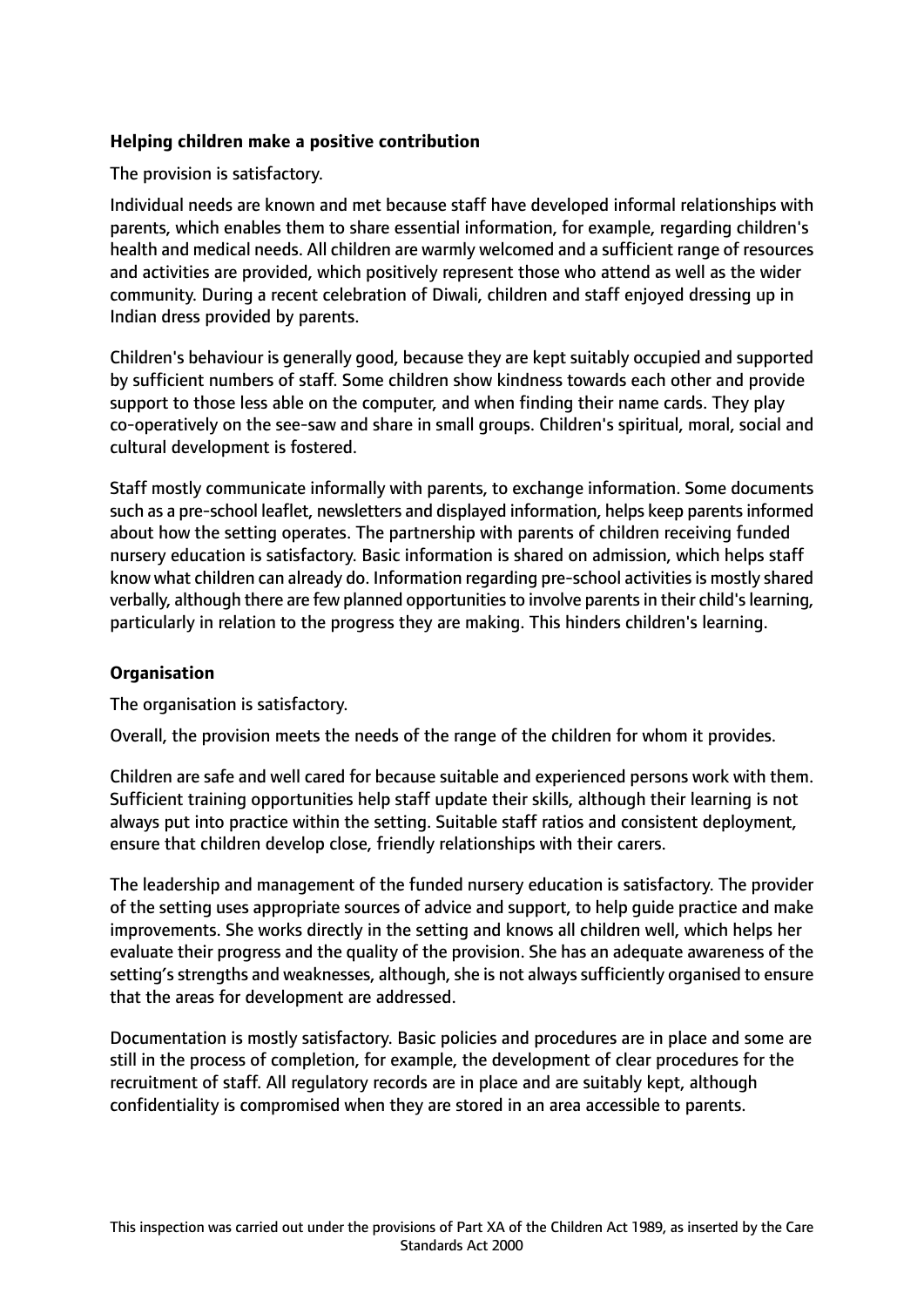# **Improvements since the last inspection**

Not applicable.

# **Complaints since the last inspection**

Since registration there have been no complaints made to Ofsted that required the provider or Ofsted to take nay action in order to meet the National Standards. The provider is required to keep a record of complaints made by parents, which they can see on request. The complaint record may contain complaints other than those made to Ofsted.

# **THE QUALITY AND STANDARDS OF THE CARE AND NURSERY EDUCATION**

On the basis of the evidence collected on this inspection:

The quality and standards of the care are satisfactory. The registered person meets the National Standards for under 8s day care and childminding.

The quality and standards of the nursery education are satisfactory.

## **WHAT MUST BE DONE TO SECURE FUTURE IMPROVEMENT?**

#### **The quality and standards of the care**

To improve the quality and standards of care further the registered person should take account of the following recommendation(s):

- •improve the quality of toys and equipment, ensuring that they are clean, provided in sufficient quantity for meaningful play, and organised so that children can make free choices and fully participate in the tidying up process
- •improve the provision for children under three years by using, for example, the 'Birth to three matters' framework to guide planning and assessment
- •continue to develop the operational plan to ensure that clear policies and procedures are established and understood by all staff
- •improve the procedures for the safe recruitment of suitable staff
- •ensure that records are stored securely and that confidentiality is maintained at all times.

## **The quality and standards of the nursery education**

To improve the quality and standards of nursery education further the registered person should take account of the following recommendation(s):

• review the organisation of planning for individual learning to ensure that assessments of children's progress are based on observations that are used to plan the next steps to help children make progress towards the early learning goals